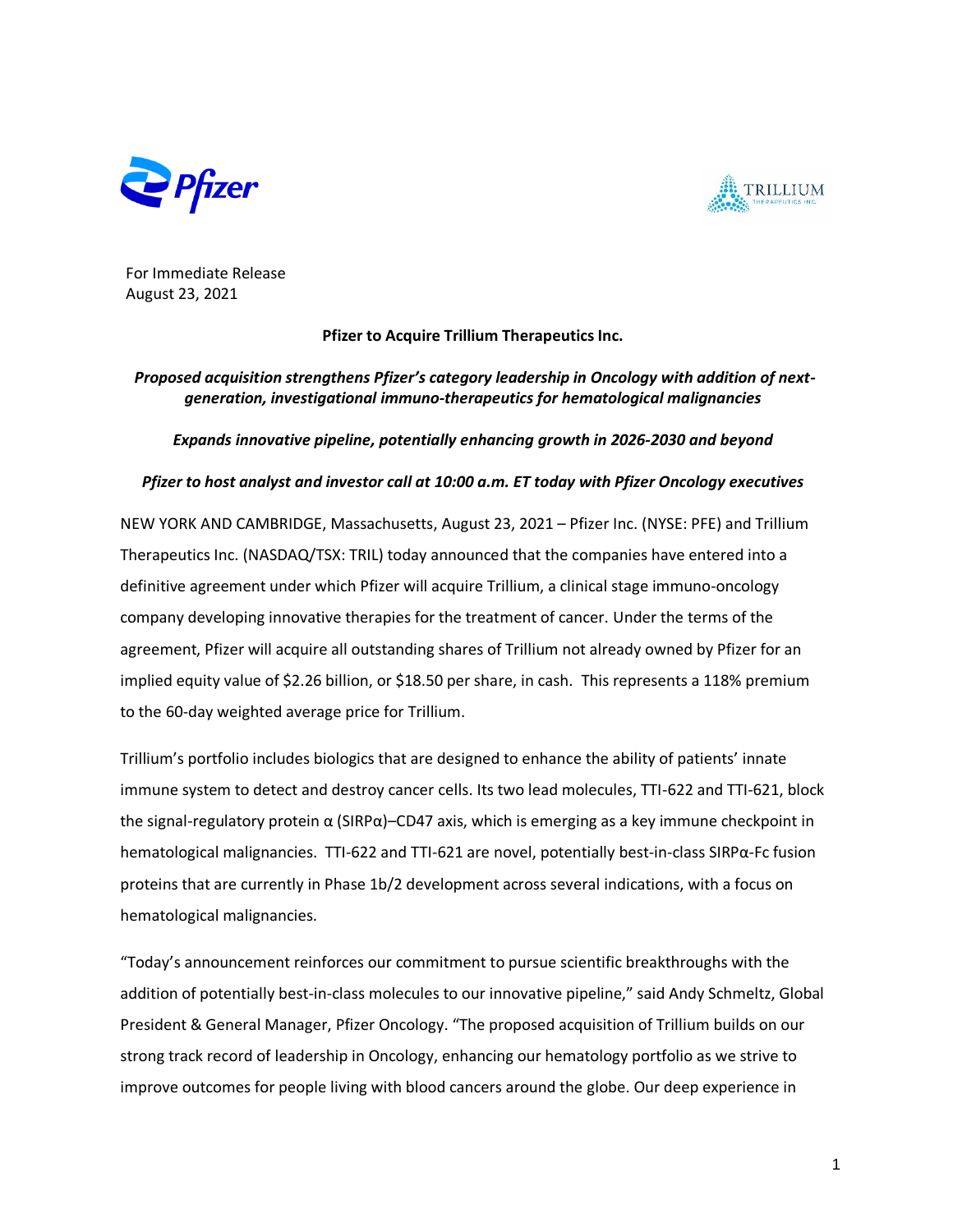understanding the science of blood cancers, along with the diverse knowledge base we have developed across our growing hematology portfolio of eight approved and investigational therapies, provide us with a foundation to advance these important potential medicines to patients who need them."

Hematological malignancies are cancers that affect the blood, bone marrow, and lymph nodes. This classification includes various types of leukemia, multiple myeloma, and lymphoma. More than 1 million people worldwide were diagnosed with a blood cancer in 2020, representing almost 6% of all cancer diagnoses globally. In 2020, more than 700,000 people worldwide died from a form of blood cancer.

"We're delighted to announce Pfizer's proposed acquisition of Trillium. Today's announcement reflects Trillium's potentially best in class SIRPα–CD47 status and contribution to immuno-oncology," said Dr. Jan Skvarka, Chief Executive Officer of Trillium. "Trillium has the only known SIRPα–CD47 targeting molecules with clinically meaningful monotherapy responses as well as a strong basis for combination therapies, which is supported by preclinical evidence with a diverse set of therapeutic agents. With Pfizer's global reach and deep capabilities, we believe our programs will advance more quickly to the patients we've always aspired to serve. We believe this is a good outcome for patients and our shareholders."

In clinical studies to-date, TTI-622 and TTI-621 have demonstrated activity as monotherapy in relapsed or refractory lymphoid malignancies, including Diffuse Large B-cell Lymphoma (DLBCL), Peripheral T-cell lymphoma (PTCL), Follicular Lymphoma (FL), and other lymphoid malignancies. As of July 26, 2021, Phase 1 data for TTI-622 in 30 response-evaluable patients have shown deep and durable responses in heavily pretreated patients, including two complete responses (CRs), one lasting over 114 weeks, with responses ongoing. TTI-622 and TTI-621 are currently the only known CD47-targeted molecules that have demonstrated meaningful single agent activity and CRs in multiple hematological malignancies. Thus far, adverse events (AEs) reported with TTI-622 and TTI-621 have been manageable. Related Grade 3 and 4 AEs with TTI-622 were rare and limited to transient cytopenias. In particular, the molecules demonstrate minimal red blood cell binding and few reported cases of anemia, an observed risk with other CD47-targeted approaches. Further data are expected to be shared at a forthcoming medical conference.

2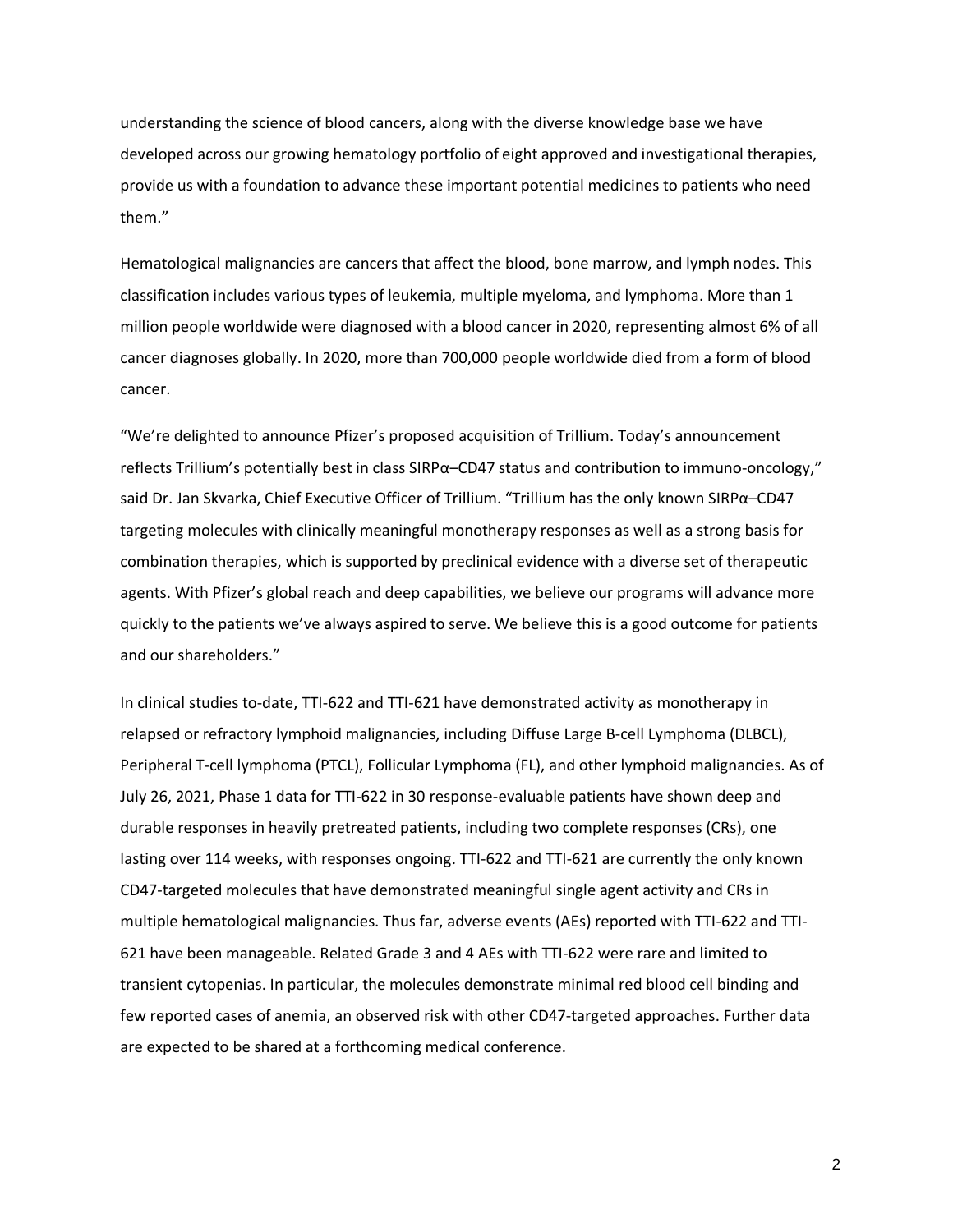"We are encouraged by the early clinical data for TTI-622 and TTI-621 monotherapy for patients with heavily pretreated lymphoid malignancies and early encouraging activity for TTI-622 in patients with multiple myeloma. Just as PD-1 and PD-L1 blockers have proven to be effective immuno-therapeutics for many solid tumors, the SIRPα-CD47 interaction defines a second key immune checkpoint for which disrupting agents are expected to become another important backbone immunotherapy for multiple types of cancer, especially hematological cancers," said Chris Boshoff, MD, PhD, Chief Development Officer, Oncology, Pfizer Global Product Development. "Utilizing Pfizer's leading research and global development capabilities, we plan to accelerate the clinical development of SIRPα fusion proteins as a potential new scientific breakthrough and explore combinations within our own portfolio and with innovative next-generation medicines for hematological malignancies."

In September 2020, as part of the Pfizer [Breakthrough Growth Initiative](https://www.pfizer.com/news/press-release/press-release-detail/pfizer-invests-120-million-biotechnology-innovation-through) (PBGI), Pfizer [invested \\$25](https://www.globenewswire.com/news-release/2020/09/08/2090474/0/en/Trillium-Therapeutics-Announces-25-Million-Equity-Investment-From-Pfizer-Inc.html)  [million in Trillium](https://www.globenewswire.com/news-release/2020/09/08/2090474/0/en/Trillium-Therapeutics-Announces-25-Million-Equity-Investment-From-Pfizer-Inc.html) and Jeff Settleman, Senior Vice President and Chief Scientific Officer of Pfizer's Oncology Research & Development Group, was named to Trillium's Scientific Advisory Board. Established in June 2020, PBGI's goal is to provide funding for scientific research as well as access to Pfizer's experts to ensure the continuity of clinical programs that could be of potential strategic interest for Pfizer. Pfizer has committed to providing up to \$500 million in total funding to the PBGI.

#### **Additional Transaction Details**

The proposed acquisition of Trillium is to be completed by way of a statutory plan of arrangement under the *Business Corporations Act* (British Columbia) and subject to customary closing conditions, including approval of 66⅔% of the votes cast by Trillium shareholders, voting together as one class, at a special meeting of Trillium and approval of 66⅔% of the votes cast by Trillium shareholders and warrant holders, voting together as one class, at a special meeting of Trillium. Completion of the acquisition is also subject to court and regulatory approval, as well as certain other closing conditions customary for transactions of this nature.

Pfizer's financial advisors for the transaction are BofA Securities, Inc., with Ropes & Gray LLP and Norton Rose Fulbright Canada LLP acting as its legal advisors. Centerview Partners LLC served as Trillium's financial advisor, while Goodwin Procter LLP and Baker McKenzie LLP (Canada) served as its legal advisors.

### **Pfizer Conference Call**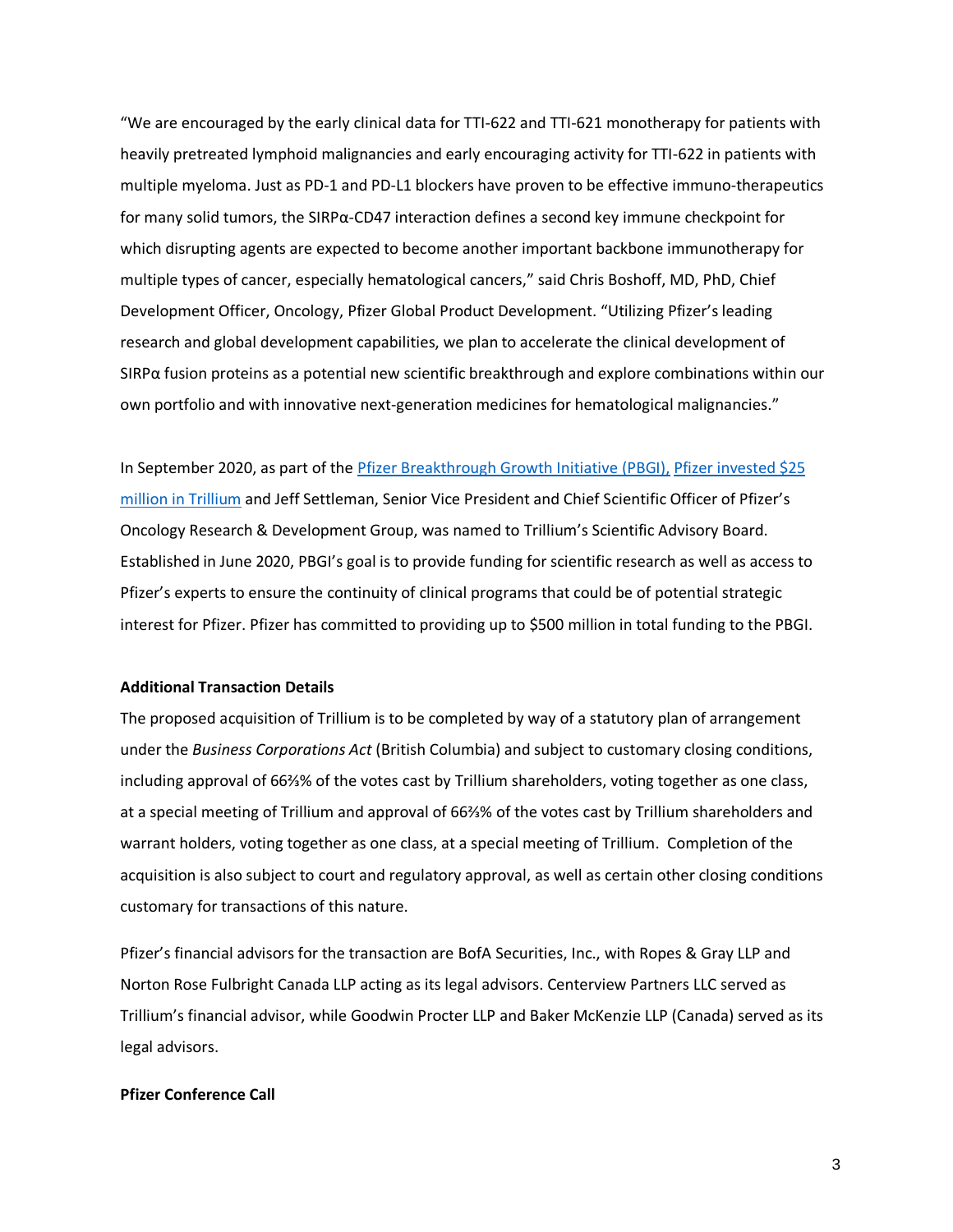Pfizer Inc. invites Pfizer investors and the general public to view and listen to a webcast of a live conference call with investment analysts at 10:00 a.m. ET on August 23, 2021.

To view and listen to the webcast visit Pfizer's web site at www.pfizer.com/investors or directly at [https://pfizer.rev.vbrick.com/#/events/5f7171d1-5a93-48c1-ab0d-5d3c8ec3f168.](https://pfizer.rev.vbrick.com/#/events/5f7171d1-5a93-48c1-ab0d-5d3c8ec3f168) Information on accessing and pre-registering for the webcast will be available at www.pfizer.com/investors beginning today. Participants are advised to pre-register in advance of the conference call.

You can listen to the conference call by dialing either (866) 419-2408 in the United States or Canada or (602) 563-8728 outside of the United States and Canada. The password is "PfizerOncology12." Please join the call five minutes prior to the start time to avoid operator hold times.

The transcript and webcast replay of the call will be made available on Pfizer's web site at [www.pfizer.com/investors](http://www.pfizer.com/investors) within 24 hours after the end of the live conference call and will be accessible for at least 90 days.

#### **About SIRPα/CD47**

Accumulating data suggest that the SIRP $\alpha$ –CD47 axis is a key immune checkpoint in hematologic malignancies, similar to the PD-L1 / PD-1 checkpoint for solid tumors. CD47 is a protein that is overexpressed in numerous cancer cells, and in general, high CD47 expression correlates with more aggressive disease and poorer clinical outcomes. SIRP $\alpha$  is an inhibitory receptor expressed on myeloid cells that binds to CD47, preventing the immune system from destroying cancer cells. Disruption of the CD47-SIRPα interaction has been proven to elicit tumor destruction through triggering of an innate immune response.

#### **About Pfizer Oncology**

At Pfizer Oncology, we are committed to advancing medicines wherever we believe we can make a meaningful difference in the lives of people living with cancer. Today, we have an industry-leading portfolio of 24 approved innovative cancer medicines and biosimilars across more than 30 indications, including breast, genitourinary, colorectal, blood and lung cancers, as well as melanoma.

#### **About Pfizer: Breakthroughs That Change Patients' Lives**

4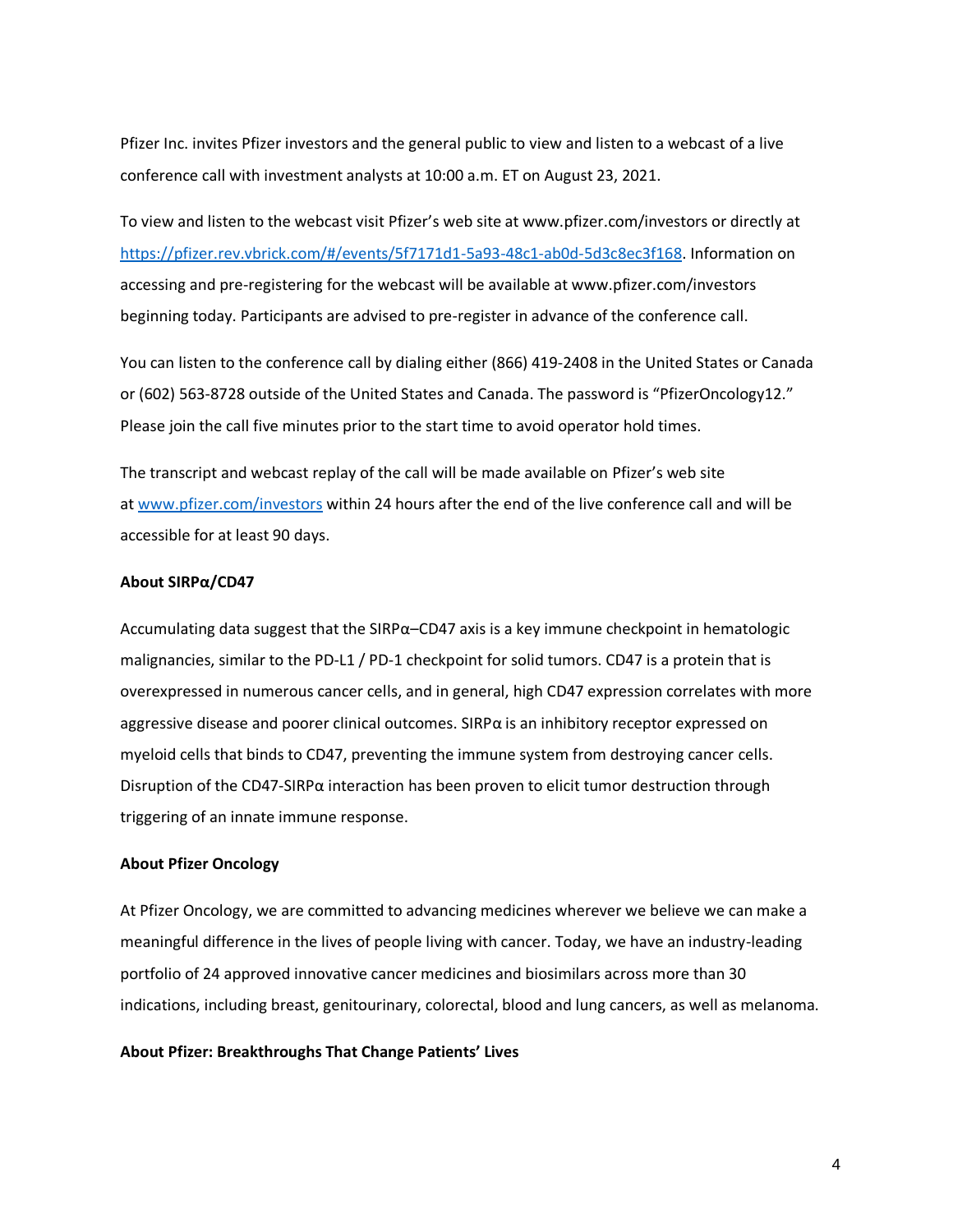At Pfizer, we apply science and our global resources to bring therapies to people that extend and significantly improve their lives. We strive to set the standard for quality, safety and value in the discovery, development and manufacture of health care products, including innovative medicines and vaccines. Every day, Pfizer colleagues work across developed and emerging markets to advance wellness, prevention, treatments and cures that challenge the most feared diseases of our time. Consistent with our responsibility as one of the world's premier innovative biopharmaceutical companies, we collaborate with health care providers, governments and local communities to support and expand access to reliable, affordable health care around the world. For more than 170 years, we have worked to make a difference for all who rely on us. We routinely post information that may be important to investors on our website at [www.pfizer.com.](http://www.pfizer.com/) In addition, to learn more, please visit us on [www.pfizer.com](http://www.pfizer.com/) and follow us on Twitter at [@Pfizer](https://cts.businesswire.com/ct/CT?id=smartlink&url=https%3A%2F%2Ftwitter.com%2Fpfizer_news&esheet=52405534&newsitemid=20210402005006&lan=en-US&anchor=%40Pfizer+News&index=7&md5=5ec1233507b4f6f643434c0b43edcb91) and @Pfizer [News,](https://cts.businesswire.com/ct/CT?id=smartlink&url=https%3A%2F%2Ftwitter.com%2Fpfizer_news&esheet=52405534&newsitemid=20210402005006&lan=en-US&anchor=%40Pfizer+News&index=7&md5=5ec1233507b4f6f643434c0b43edcb91) [LinkedIn,](https://cts.businesswire.com/ct/CT?id=smartlink&url=https%3A%2F%2Fwww.linkedin.com%2Fcompany%2Fpfizer&esheet=52405534&newsitemid=20210402005006&lan=en-US&anchor=LinkedIn&index=8&md5=f57936908a896e3f499ecca53e7a530b) [YouTube](https://cts.businesswire.com/ct/CT?id=smartlink&url=https%3A%2F%2Fwww.youtube.com%2Fpfizer&esheet=52405534&newsitemid=20210402005006&lan=en-US&anchor=YouTube&index=9&md5=439a30401842110f1d9d153cfb1d22f4) and like us on Facebook at [Facebook.com/Pfizer.](https://cts.businesswire.com/ct/CT?id=smartlink&url=https%3A%2F%2Fwww.facebook.com%2FPfizer%2F&esheet=52405534&newsitemid=20210402005006&lan=en-US&anchor=Facebook.com%2FPfizer&index=10&md5=c856ce0e4011f8642c7c2f50a7d2af41)

#### **About Trillium Therapeutics**

Trillium is an immuno-oncology company developing innovative therapies for the treatment of cancer. The company's two clinical programs, TTI-622 and TTI-621, target CD47, a "don't eat me" signal that cancer cells frequently use to evade the immune system.

For more information visit: [www.trilliumtherapeutics.com.](http://www.trilliumtherapeutics.com/)

*DISCLOSURE NOTICE:* The information contained in this release is as of August 23, 2021. Neither Pfizer nor Trillium assumes any obligation to update forward-looking statements contained in this release as the result of new information or future events or developments.

This release and the conference call contain forward-looking information about Trillium, Trillium's lead molecules, TTI-622 and TTI-621, the proposed acquisition of Trillium by Pfizer, Pfizer's oncology portfolio, growth potential and the Pfizer Breakthrough Growth Initiative (PBGI), including their potential benefits, that involves substantial risks and uncertainties that could cause actual results to differ materially from those expressed or implied by such statements. Risks and uncertainties include, among other things, risks related to the satisfaction or waiver of the conditions to closing the proposed acquisition (including the failure to obtain necessary regulatory, court and Trillium shareholder approvals) in the anticipated timeframe or at all, including the possibility that the acquisition does not close; risks related to the ability to realize the anticipated benefits of the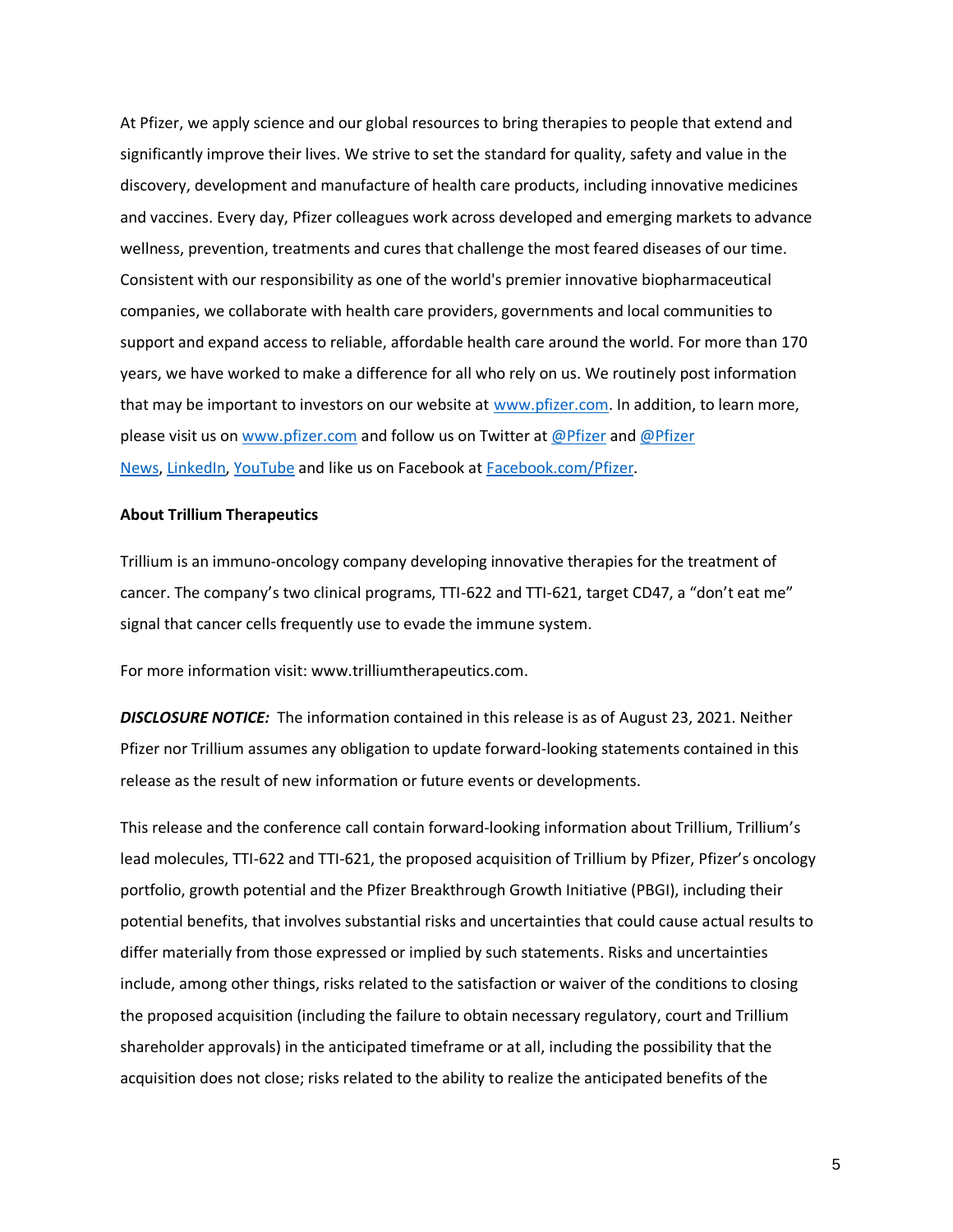proposed acquisition, including the possibility that the expected benefits from the acquisition will not be realized or will not be realized within the expected time period; the risk that the businesses will not be integrated successfully; disruption from the transaction making it more difficult to maintain business and operational relationships; negative effects of this announcement or the consummation of the proposed acquisition on the market price of Pfizer's common stock and/or operating results; significant transaction costs; unknown liabilities; the risk of litigation and/or regulatory actions related to the proposed acquisition; other business effects and uncertainties, including the effects of industry, market, business, economic, political or regulatory conditions; future exchange and interest rates; changes in tax and other laws, regulations, rates and policies; future business combinations or disposals; the uncertainties inherent in research and development, including the ability to meet anticipated clinical endpoints, commencement and/or completion dates for clinical trials, regulatory submission dates, regulatory approval dates and/or launch dates, as well as the possibility of unfavorable new clinical data and further analyses of existing clinical data; risks associated with interim data; the risk that clinical trial data are subject to differing interpretations and assessments by regulatory authorities; whether regulatory authorities will be satisfied with the design of and results from our clinical studies; whether and when drug applications may be filed in any jurisdictions for TTI-622 and TTI-621 or any other investigational products; whether and when any such applications may be approved by regulatory authorities, which will depend on myriad factors, including making a determination as to whether the product's benefits outweigh its known risks and determination of the product's efficacy and, if approved, whether TTI-622 and TTI-621 or any such other products will be commercially successful; decisions by regulatory authorities impacting labeling, manufacturing processes, safety and/or other matters that could affect the availability or commercial potential of TTI-622 and TTI-621 or any such other products; uncertainties regarding the ability of PBGI to identify investment candidates; uncertainties regarding the success of investments by PBGI; uncertainties regarding the impact of COVID-19; and competitive developments.

A further description of risks and uncertainties can be found in Pfizer's Annual Report on Form 10-K for the fiscal year ended December 31, 2020 and in its subsequent reports on Form 10-Q, including in the sections thereof captioned "Risk Factors" and "Forward-Looking Information and Factors That May Affect Future Results", as well as in its subsequent reports on Form 8-K, all of which are filed with the U.S. Securities and Exchange Commission (the "SEC") and available at [www.sec.gov](https://cts.businesswire.com/ct/CT?id=smartlink&url=http%3A%2F%2Fwww.sec.gov&esheet=52405299&newsitemid=20210401005365&lan=en-US&anchor=www.sec.gov&index=14&md5=466aea8bac2348f6434967d778006fce) and [www.pfizer.com.](http://www.pfizer.com/) Please also refer to the factors discussed under "Risk Factors"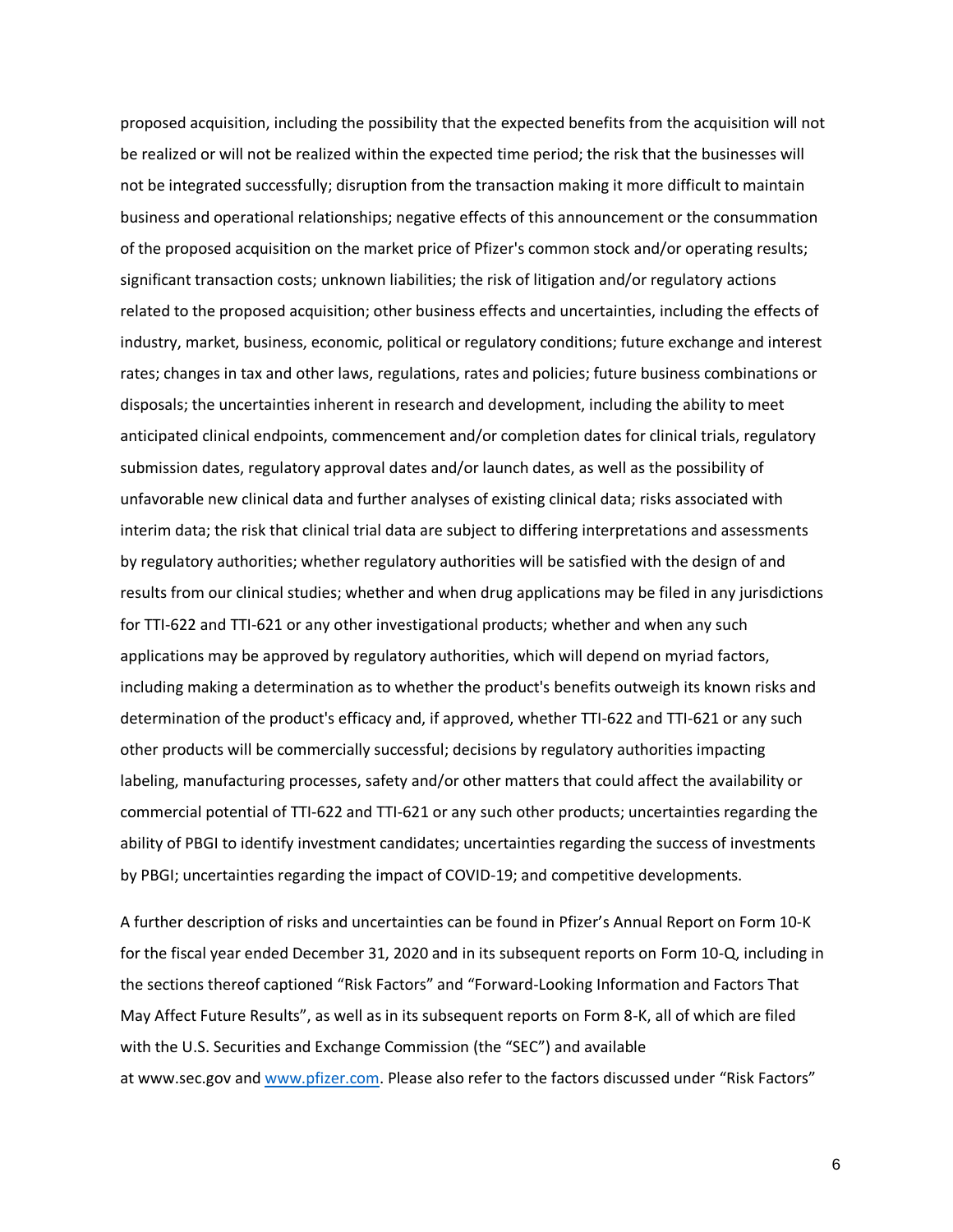and "Special Note Regarding Forward-looking Information" in Trillium's Annual Report on Form 10-K for the year ended December 31, 2020, with the U.S. Securities Exchange Commission ("SEC"), each as updated by Trillium's continuous disclosure filings, which are available at www.sec.gov and at www.sedar.com.

## **Additional Information**

In connection with the proposed transaction, Trillium will file with the SEC and the Canadian Securities Administrators (the "CSA") and mail or otherwise make available to its shareholders and warrant holders a proxy statement and management information circular (the "Proxy Statement") regarding the proposed transaction. BEFORE MAKING ANY VOTING DECISION, TRILLIUM'S SHAREHOLDERS AND WARRANT HOLDERS ARE URGED TO READ THE PROXY STATEMENT IN ITS ENTIRETY WHEN IT BECOMES AVAILABLE AND ANY OTHER DOCUMENTS FILED WITH THE SEC AND THE CSA IN CONNECTION WITH THE PROPOSED MERGER OR INCORPORATED BY REFERENCE THEREIN BECAUSE THEY WILL CONTAIN IMPORTANT INFORMATION ABOUT THE PROPOSED TRANSACTION AND THE PARTIES TO THE PROPOSED TRANSACTION. Investors and security holders may obtain a free copy of the Proxy Statement and other documents that Trillium files with the SEC and the CSA (when available) from the SEC's website at www.sec.gov, from the CSA's website at www.sedar.com and from Trillium's website at www.trilliumtherapeutics.com. Trillium and its directors, executive officers and employees may be deemed, under SEC and Canadian rules, to be participants in the solicitation of proxies from Trillium's shareholders and warrant holders with respect to the proposed transaction. Shareholders and warrant holders may obtain information regarding the names, affiliations and interests of such individuals in Trillium's Annual Report on Form 10-K for the fiscal year ended December 31, 2020, and its definitive proxy statement for its 2021 annual meeting of shareholders. Certain directors, executive officers and employees of Trillium may have direct or indirect interest in the transaction due to securities holdings, vesting of equity awards, and rights to severance or retention payments. Additional information regarding the interests of such individuals in the proposed transaction will be included in the Proxy Statement when it is filed with the SEC and the CSA. These documents may be obtained free of charge from the SEC's website at [www.sec.gov,](https://urldefense.com/v3/__http:/www.sec.gov__;!!H9nueQsQ!pz-kA_bdkRCYadReqssEzORWqWczhkWYOtEYlcsIE4apA12juGsRk_DzBEmNVpx6yw$) from the CSA's website at [www.sedar.com](https://urldefense.com/v3/__http:/www.sedar.com__;!!Hj9Y_P0nvg!B1NsZ3j92xez8u2X05FrRWefnEtLhXsu1XmmzPeA7FpVZlxST3ncn5WfXzBrMtIk8C67fHOKbg$) and from Trillium's website at [www.trilliumtherapeutics.com.](http://www.trilliumtherapeutics.com/)